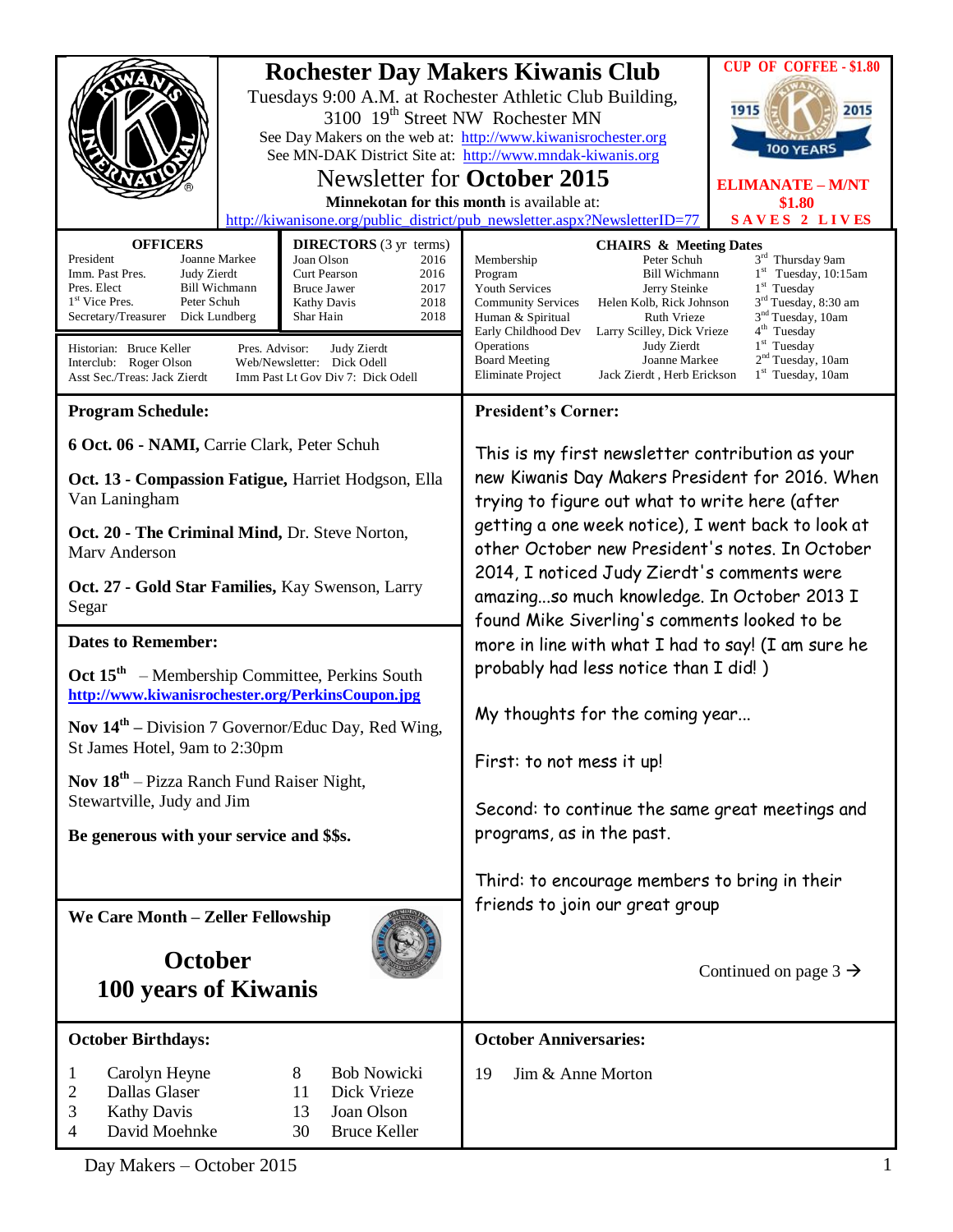## **Secretary/Treasurer's Report – Sept 2015**

| <b>Bank Balance 08/31/2015:</b> | \$10,512.26         |
|---------------------------------|---------------------|
| Administrative Account:         | \$7,215.89          |
| Service Account:                | \$3,024.13          |
| Bike Repair:                    | $\frac{\$}{272.24}$ |

**Day Makers on leave:** Dave Arlander, Don Cain, Judy Lien

**August Service Hour Statistics:** 616 hours by 45 members, 63% Participation.

### **August 2015 Board Meeting Summary**

The board approved a budget for the 2015/2016 Kiwanis year.

The board again reviewed inactive members that may need to be dropped before the new Kiwanis year begins on October 1, 2015.

# **COMMITTEE REPORTS**

**Membership –** The board was asked to approve, and did approve that: in the Annual Dinner program, only list the member's deceased in the current Kiwanis year, rather than from the beginning of the club.

**Community Service –** The committee will meet in October. Christmas Anonymous activity is beginning.

**Program-** Only six programs needed to fill the rest of 2015.

**Early Childhood Development-** The club received 510 books to distribute, 61 Spanish, and 449 English. There are 78 titles. Most titles have 5 copies.

**Youth Services-** The committee will meet next week. School programs (SLPs) are up ad running

**ELIMINATE**- The club has \$27K remaining to fulfill our pledge. The committee is looking for more ways to raise the funds. There will be a silent auction at our annual dinner to raise funds for Eliminate. A fundraiser at Pizza Ranch will be conducted in November. A Lucky Bucks auction, at meetings, will be considered after October 1<sup>st</sup>.

**Richard Lundberg,** Secy/Treasurer

**Kiwanis Mission Statement:**

**Kiwanis is a global organization of volunteers dedicated to** *improving* **the world one child and one community at a time.**

# **Officer Induction Dinner Meeting: Lt Gov Comments**

After the installation of new club officers and directors, Dick Odell, Region 7 Lt Governor offered some club perspective of our Eliminate M/NT campaign. He noted that the Day Makers have "delivered" the largest financial contribution of any club in Region 7 todate.

While the Day Makes have "saved" thousands of birthing aged women and their babies, our club still has 15,000 other women counting on us to make our Model Club Pledge. This coming year will be a major challenge as we now have  $\sim$  1 year left on our 5 year pledge.

Joanne and her leadership team will help steer our club members in finding new ways to increase our fund raising projects to save those women and children. Already new projects like Pizza Ranch and raffles are being evaluated and our "tried and true" projects like Herbergers, Kwik-Trip Gift cards and car wash coupons continue to contribute significant M/NT funding.

Lt Governor Dick Odell, also thanked the spouses of our members for their understanding and support of our members, as he knows that the service and financial support for Hixson and/or Zeller Fellowships impacts the member's family.

He thanked the Day Makers for their support and ideas for his year as Lt Governor, especially Jack Zierdt and the board.

## **Dick Odell, Lt Governor Region 7**

#### **October is Kiwanis Day Makers Membership Month:**

Let's keep our focus on growing our club both in service and in membership. How much more we could do in our community and schools if we had just 5 new members.

When was the last time you (or I) asked someone to come to one of our meetings or go with you on a service project.

If someone asked you, "What is Kiwanis and why are you a member?" Do you have a  $1 - 2$  minute message ready to share? Click on the link below for membership ideas.

And remember, each new member and their sponsor will receive a custom made bag of chocolate candy with the special "**M**embership **M**onth" logo on every piece from the Region 7 Lt Governor. (smile)

There are even more tips on membership at: <http://kiwanis.org/memberevent>



 **Richard Odell**, Immed Past, Lt Governor Division 7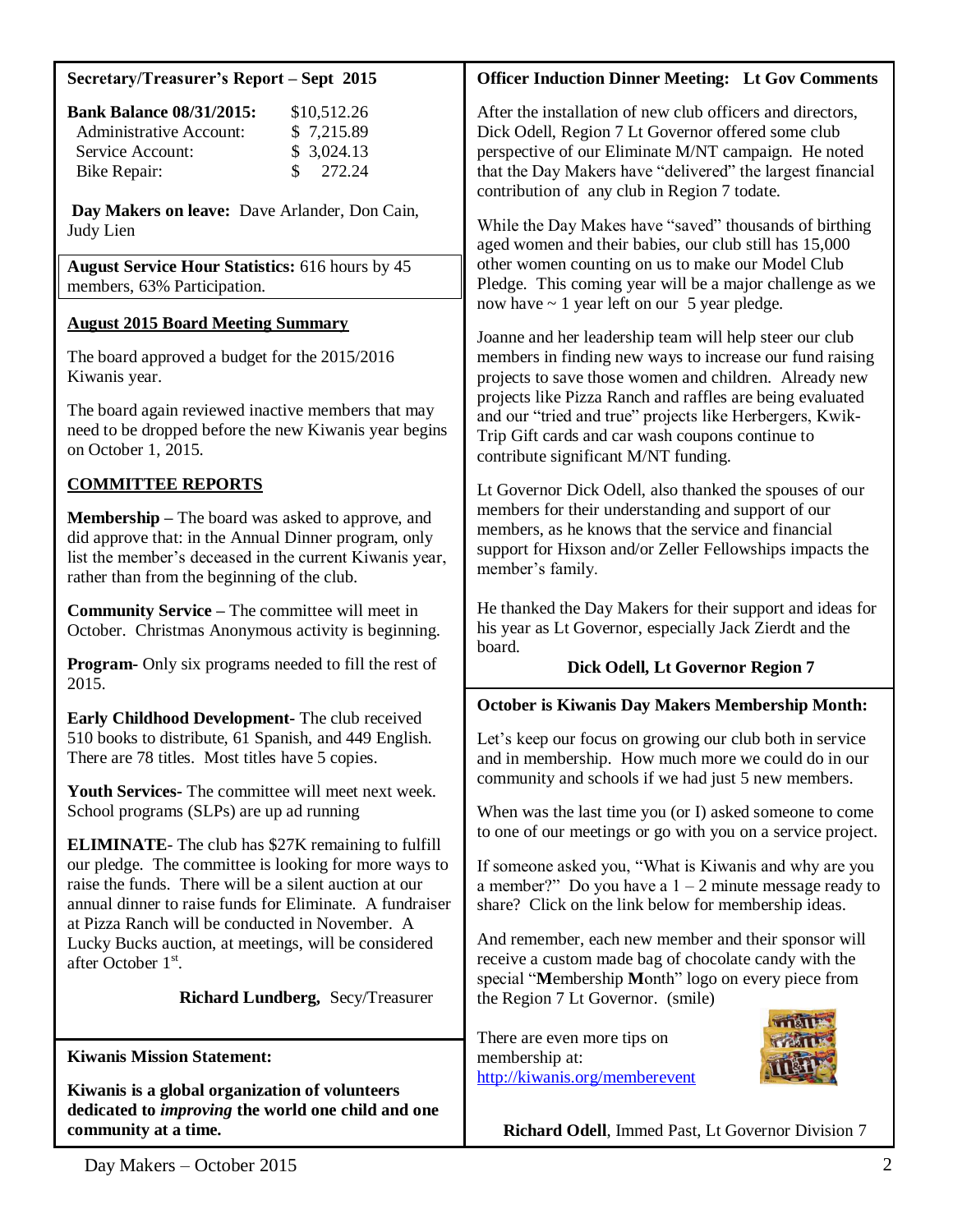| Elected Officers & Other Positions for 2015/2016<br>Terms begin October 1, 2015                                                                                                                                                                                                        | <b>President's Corner:</b><br>Continued from page 1                                                                                                                                                                                                                                                       |  |
|----------------------------------------------------------------------------------------------------------------------------------------------------------------------------------------------------------------------------------------------------------------------------------------|-----------------------------------------------------------------------------------------------------------------------------------------------------------------------------------------------------------------------------------------------------------------------------------------------------------|--|
| <b>President*</b> - Joanne Markee<br><b>President Elect*</b> - Bill Wichmann<br>First Vice President - Peter Schuh<br><b>Second Vice President - Open</b><br>Secretary/Treasurer* - Richard Lundberg<br>Immediate Past President - Judy Zierdt                                         | Fourth: to continue to move forward to reach our<br>Eliminate goal and keep in the forefront the idea:<br>"What more can we do", as a team we can<br>accomplish great things . and<br>Fifth: to try to have a good variety of thoughts<br>for the weekthat make you think, laugh, smile<br>or even groan! |  |
| Directors: (3 Year Terms)<br><b>Bruce Jawer</b><br>2017<br>$\bullet$                                                                                                                                                                                                                   |                                                                                                                                                                                                                                                                                                           |  |
| 2018<br><b>Kathy Davis</b><br>$\bullet$<br>2018<br>Shar Hain<br>$\bullet$<br>Joan Olson<br>2016<br>$\bullet$<br>Curt Pearson 2016<br>$\bullet$                                                                                                                                         | I'd like to take a moment to thank Judy for her<br>great year of service as Presidentsome big<br>shoes to fill! Also, a big thank you to all of the<br>Board members for keeping us running smoothly                                                                                                      |  |
| <b>Committee Chairs:</b><br><b>Community Service - Rick Johnson &amp; Helen Kolb</b><br>Membership* - Peter Schuh                                                                                                                                                                      | (especially Richard Lundberg); and finally a big<br>thanks to Dick Odell for his work as Lt. Governor<br>for Region 7 and newsletter/website guru!                                                                                                                                                        |  |
| <b>Operations - Judy Zierdt</b><br>Program - Bill Wichmann<br>Youth Services - Jerry Steinke<br>Human & Spiritual Values - Ruth Vrieze<br>Public Relations* - Bob Nowicki<br>Early Childhood Development - Larry Scilley &<br>Dick Vrieze                                              | I do appreciate the vote of confidence in being<br>asked to fill this position and know that it will<br>take a village  but with the help of all members<br>I am looking forward to learning a lot and for all<br>of us to have a great year.                                                             |  |
| Others:                                                                                                                                                                                                                                                                                | My thought for the week:                                                                                                                                                                                                                                                                                  |  |
| <b>Assistant Secretary/Treasurer*</b> - Jack Zierdt<br>Historian - Bruce Keller<br><b>Inter-Club Coordinator - Roger Olson</b><br><b>Eliminate Coordinator</b> - Herb Erickson & Jack Zierdt<br>Newsletter Editor/Web Master - Dick Odell<br><b>Presidential Advisor</b> - Judy Zierdt | A person's most useful asset is not a head full of<br>knowledge, but a heart full of love, an ear ready<br>to listen, and a hand willing to help others.                                                                                                                                                  |  |
| <b>SLP Reps:</b>                                                                                                                                                                                                                                                                       | Joanne Markee, Day Makers President 2015-2016                                                                                                                                                                                                                                                             |  |
| Boys & Girls Club* - Bill Wichmann<br>Century High School* - Bill Schneider<br>Riverside School* - Curt Pearson                                                                                                                                                                        | Day Makers Induction Dinner: Silent Auction Results<br>The silent auction raised a total of \$436 - more lives                                                                                                                                                                                            |  |
| Harriet Bishop* - Rick Johnson<br>Golden Glory* - Joan Olson, Peter Schuh<br>U of M Rochester* - Jack Zierdt                                                                                                                                                                           | saved via the Eliminate M/NT KI project.<br>Many thanks to both the donors and the bidders. All                                                                                                                                                                                                           |  |
| *As reported to Kiwanis International                                                                                                                                                                                                                                                  | Southwick's flowers were once again a big hit.<br>I think that everyone had a good time.                                                                                                                                                                                                                  |  |
|                                                                                                                                                                                                                                                                                        | Ella VanLanningham                                                                                                                                                                                                                                                                                        |  |
| Richard Lundberg, Club Secy/Treasurer                                                                                                                                                                                                                                                  |                                                                                                                                                                                                                                                                                                           |  |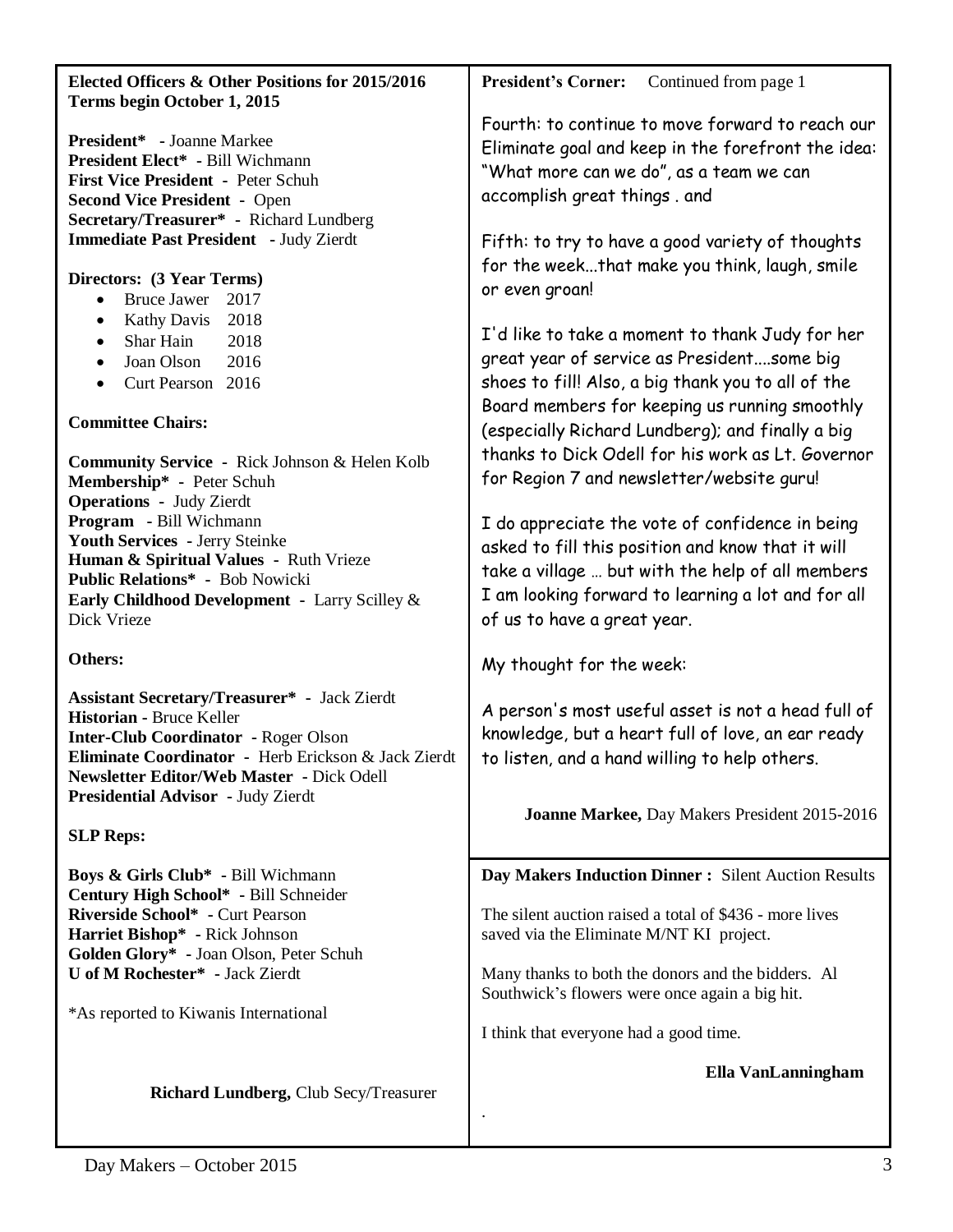### **How to deal with** *STRESS***:**

1 \* Accept the fact that some days you're the pigeon, and some days you're the statue!

2 \* Always keep your words soft and sweet, just in case you have to eat them someday.

3 \* Always read stuff that will make you look good if you die in the middle of it.

4 \* Drive carefully... It's not only cars that can be recalled by their Maker.

5 \* If you can't be kind, at least have the decency to be vague.

6 \* If you lend someone \$20 and never see that person again, it was probably worth it.

7 \* It may be that your sole purpose in life is simply to serve as a warning to others.

8 \* Never buy a car you can't push.

9 \* Never put both feet in your mouth at the same time, because then you won't have a leg to stand on.

10 \* Nobody cares if you can't dance well. Just get up and dance.

11 \* Since it's the early worm that gets eaten by the bird, sleep late.

12 \* Remember, it's the second mouse gets the cheese.

13 \* When everything's coming your way, you're in the wrong lane.

14 \* Birthdays are good for you. The more you have, the longer you live.

16 \* Some mistakes are too much fun to make only once.

18 \* A truly happy person is one who can enjoy the scenery on a detour.

19 \*Save the earth..... It's the only planet with chocolate!

Internet humor for the day…. Enjoy.

**Dick Odell**

#### **President Joanne Markee and new leadership team:**



See complete Officer and Club Board list on page 3.



President Joanne Markee and Immediate Past President Judy Zierdt

**Dick Odell**

#### **SMIF Book Program:**



**Grandpa, I'm busy reading your Kiwanis books.**